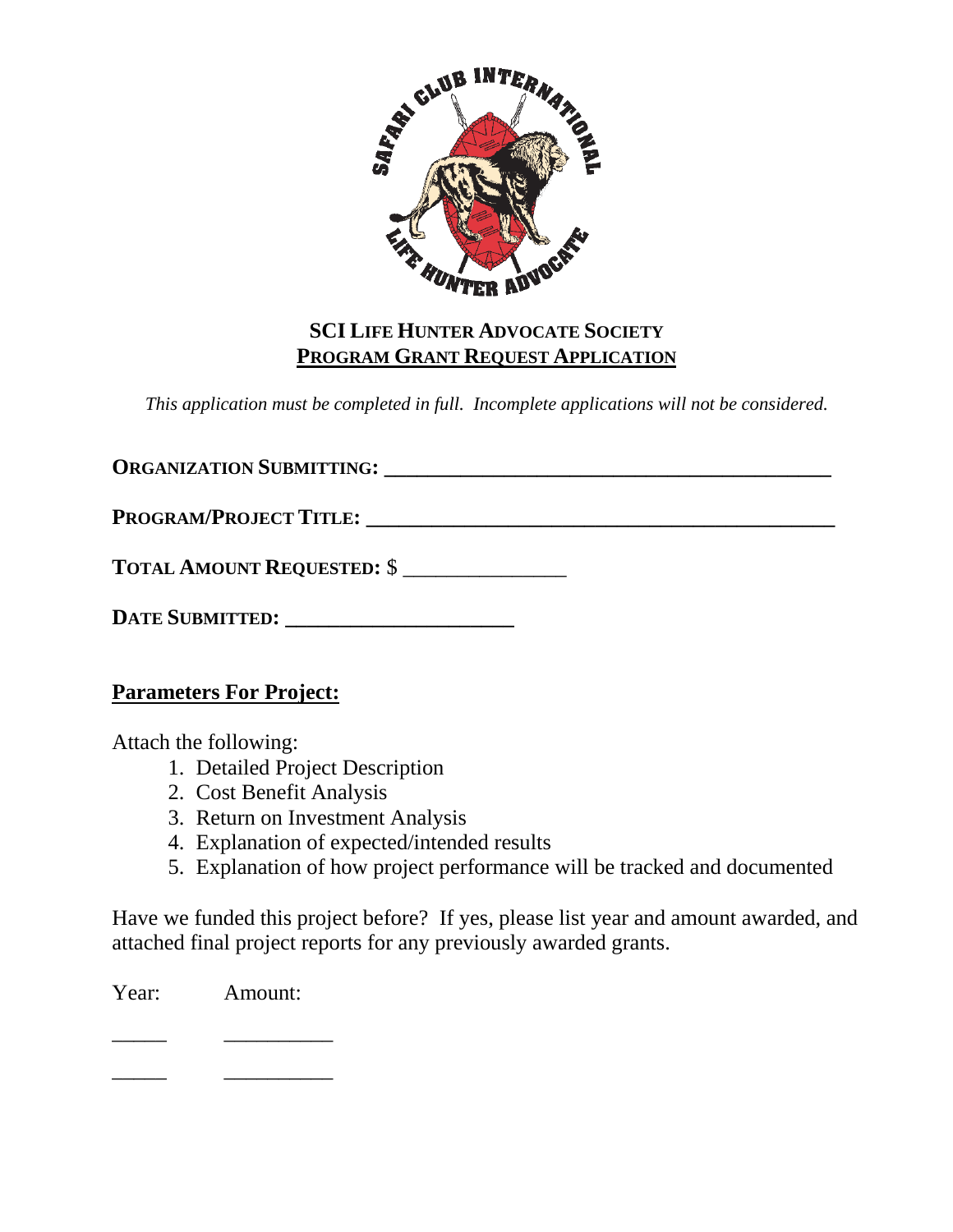**New Project Existing Project** 

| Is funding for equipment? | $\Box$ Yes | $\Box$ No |
|---------------------------|------------|-----------|
| Is funding for personnel? | $\Box$ Yes | $\Box$ No |

|           | <b>Contact Name and Title:</b>                    |
|-----------|---------------------------------------------------|
| $\bullet$ | Will you present to the LHAS Governing Body?      |
|           | • If not, contact who will represent the request? |
| $\bullet$ | <b>Connection to LHAS Mission:</b>                |
|           | <b>Registered Organization Name (Payee):</b>      |

| <b>Phone:</b><br><u> 1989 - Johann Barbara, martin amerikan ba</u>                                                            |                     |  |
|-------------------------------------------------------------------------------------------------------------------------------|---------------------|--|
| <b>Web Site:</b>                                                                                                              |                     |  |
| EIN:<br><u> 1989 - Johann Harry Harry Harry Harry Harry Harry Harry Harry Harry Harry Harry Harry Harry Harry Harry Harry</u> | <b>IRS</b> Section: |  |

*Application Information:*

- **1. PROJECT BUDGET (Attach details, costs, quotes, etc. as applicable):**
- **2. DATE REQUIRED:**
- **3. PROGRAM/PROJECT DESCRIPTION AND TIME FRAME:**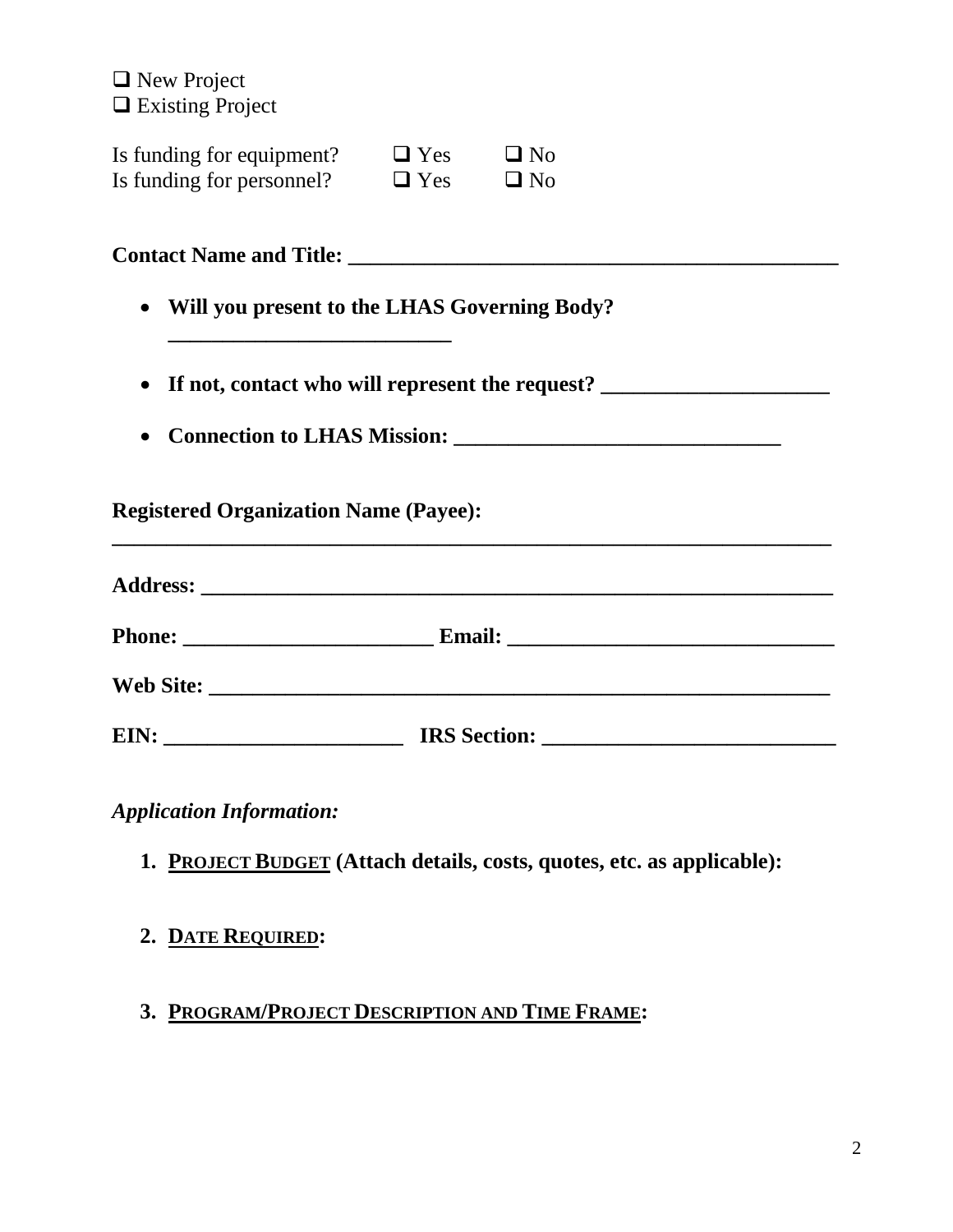# **4. LIST OTHER FUNDING SOURCES OF THIS PROJECT:**

## **5. HOW WILL THE LHAS BE RECOGNIZED FOR SUPPORT?**

### **6. DOES THE GRANT REQUESTOR SUPPORT SCI/SCI FOUNDATION AND THEIR MISSIONS AND POLICIES?**

*Background information for external grant applicants only*

- **7. ORGANIZATION MISSION STATEMENT:**
- **8. BRIEF ORGANIZATION SUMMARY:**
- **9. CURRENT FINANCIAL INFORMATION: (Include tax-exempt letter and IRS Form 990 from most current fiscal year)**

**10.CURRENT OPERATING BUDGET SUMMARY/YEAR TO DATE FINANCIAL STATEMENT:**